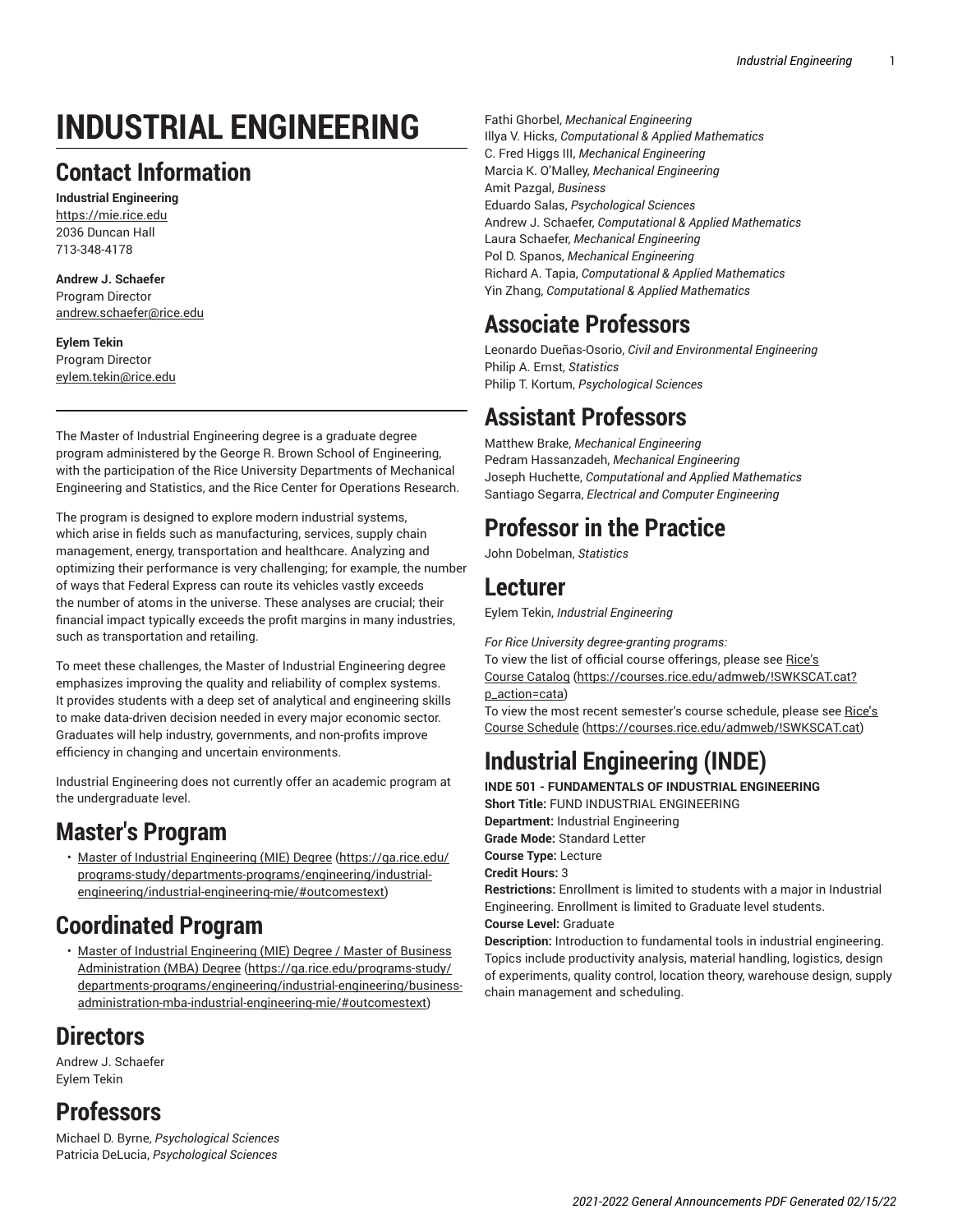#### **INDE 509 - INTRODUCTION TO HUMAN FACTORS ENGINEERING**

**Short Title:** INTRO TO HUMAN FACTORS ENG

**Department:** Industrial Engineering

**Grade Mode:** Standard Letter

**Course Type:** Lecture

**Credit Hours:** 3

**Restrictions:** Enrollment is limited to Graduate level students.

**Course Level:** Graduate

**Prerequisite(s):** INDE 501

**Description:** Analysis and design of engineering systems considering human characteristics and limitations. Design of control, displays, tools, workstations and groups. Human factors research methods. Instructor Permission Required.

#### **INDE 511 - GRAPH ALGORITHMS**

**Short Title:** GRAPH ALGORITHMS **Department:** Industrial Engineering **Grade Mode:** Standard Letter **Course Type:** Lecture

**Credit Hours:** 3

**Restrictions:** Enrollment is limited to Graduate level students.

**Course Level:** Graduate

**Description:** Graph Algorithms in Operations Research. Topics include: spanning trees, graph search algorithms, shortest path problems, worst case time complexity analysis, computational complexity, dominating set problems, vertex and edge cover problems, python implementations, and other problems in graph optimization. Instructor Permission Required. Recommended Prerequisite(s): INDE 545 or CAAM 378

#### **INDE 513 - OPERATIONS RESEARCH IN HEALTHCARE**

**Short Title:** OPER RES IN HEALTHCARE **Department:** Industrial Engineering **Grade Mode:** Standard Letter **Course Type:** Lecture

**Credit Hours:** 3

**Restrictions:** Enrollment is limited to Graduate level students. Enrollment limited to students in a Master of Comp & Appl Math, Master of Comp Sci & Eng, Master of Computer Science, Master of Data Science, Master of Electrical Comp Eng, Master of Eng Mgmt & Leadershp, Master of Industrial Eng, Master of Mechanical Eng or Master of Statistics degrees. **Course Level:** Graduate

**Description:** Operations research in healthcare systems and medical decision-making. Application areas will include hospital resource management, patient scheduling, treatment planning and organ transplantation. Modeling techniques will include mathematical programming, stochastic processes, Markov decision processes and simulation. Recommended Prerequisite(s): INDE 545 and INDE 572

#### **INDE 517 - MATHEMATICAL OPTIMIZATION FOUNDATIONS OF DATA SCIENCE**

**Short Title:** MATH OPT FOUND OF DATA SCIENCE **Department:** Industrial Engineering **Grade Mode:** Standard Letter **Course Type:** Lecture **Credit Hours:** 3

**Restrictions:** Enrollment is limited to Graduate level students. Enrollment limited to students in a Master of Comp & Appl Math, Master of Comp Sci & Eng, Master of Computer Science, Master of Data Science, Master of Electrical Comp Eng, Master of Eng Mgmt & Leadershp, Master of Industrial Eng, Master of Mechanical Eng or Master of Statistics degrees. **Course Level:** Graduate

**Description:** Optimization methods for machine learning. Topics included are as follows: basics of optimization theory, gradient-based optimization (e.g., gradient descent, stochastic gradient descents, AdaGrad, Adam, RMSProp, etc.), linear regression and its extensions (e.g., ridge regression and lasso), least-squares classification and logistic regression, Newton methods in machine learning, basics of constrained optimization, Lagrangian relaxation and duality, support vector machines, and optimization in neural networks.

#### **INDE 543 - MANUFACTURING PROCESSES AND SYSTEMS**

**Short Title:** MANUFACTURING PROC AND SYS

**Department:** Industrial Engineering **Grade Mode:** Standard Letter **Course Type:** Lecture **Credit Hours:** 3 **Restrictions:** Enrollment is limited to Graduate level students. **Course Level:** Graduate **Prerequisite(s):** INDE 501

**Description:** Fundamentals of manufacturing processes and systems. Topics include machining, casting, 2D printing, material flow, capacities, bottlenecks, and just-in-time systems. Simulation and optimization of various manufacturing systems. Trade-offs among various processes. Instructor Permission Required.

#### **INDE 545 - PRESCRIPTIVE ANALYTICS**

**Short Title:** PRESCRIPTIVE ANALYTICS **Department:** Industrial Engineering **Grade Mode:** Standard Letter **Course Type:** Lecture **Credit Hours:** 3 **Restrictions:** Enrollment is limited to Graduate level students. **Course Level:** Graduate

**Description:** A survey of methods for combining mathematical models and large data sets to produce optimal decisions. Topics include decision analysis, dynamic programs, mathematical programs and various heuristics. Instructor Permission Required.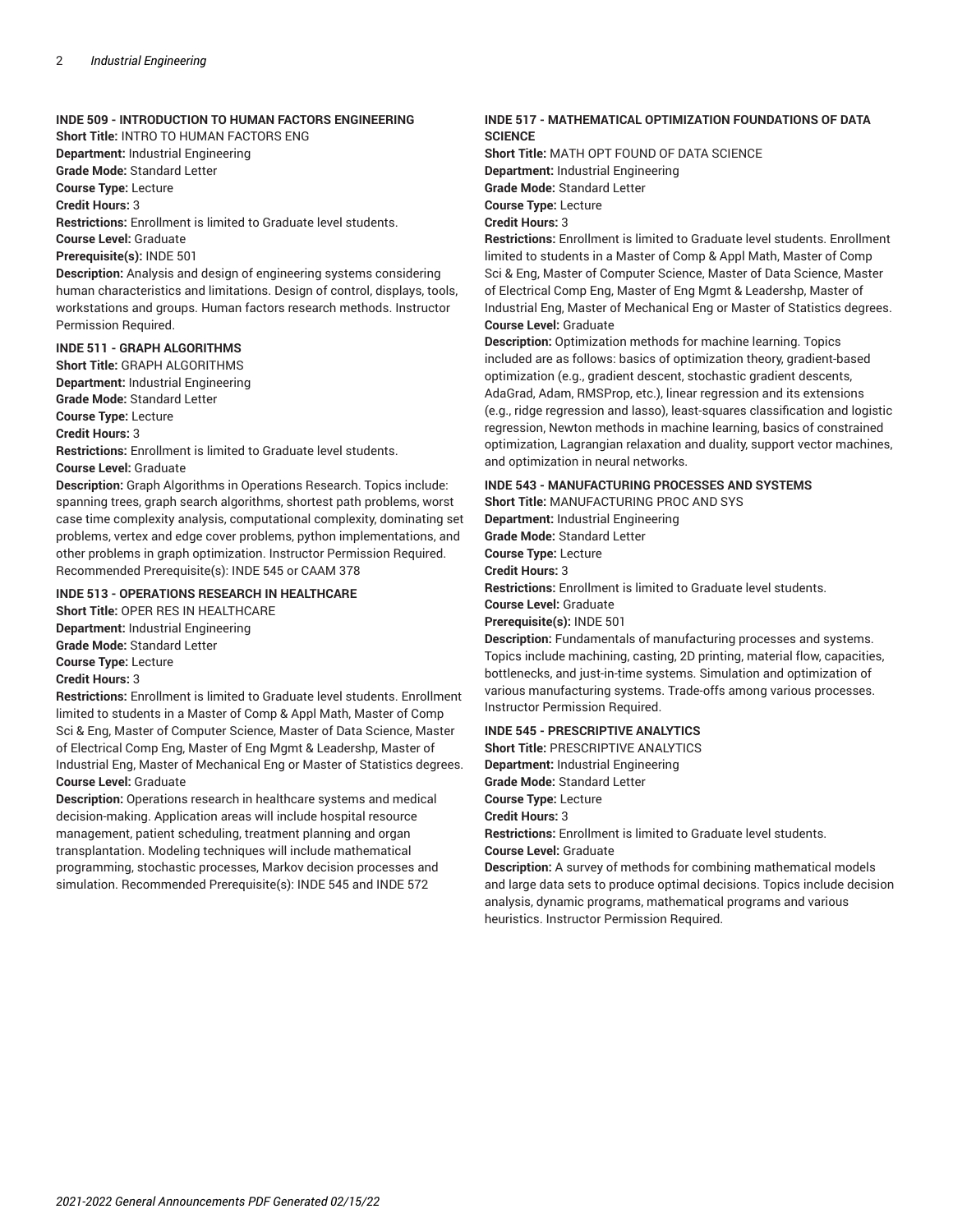#### **INDE 546 - COMPUTATIONAL PRESCRIPTIVE ANALYTICS**

**Short Title:** COMP PRESCRIPTIVE ANAYLTICS **Department:** Industrial Engineering

**Grade Mode:** Standard Letter

**Course Type:** Lecture

**Credit Hours:** 3

**Restrictions:** Enrollment is limited to Graduate level students.

**Course Level:** Graduate

**Prerequisite(s):** INDE 545

**Description:** A continuation of INDE 545 that focuses on computational approaches to prescriptive analytics. Topics include decomposition approaches to large-scale optimization, modeling languages, decision analysis and discrete-even simulation software. Emphasis will be placed on using relevant software on practical problems. Instructor Permission Required. Graduate/Undergraduate Equivalency: CAAM 476. Mutually Exclusive: Cannot register for INDE 546 if student has credit for CAAM 476.

#### **INDE 561 - SUPPLY CHAIN MANAGEMENT**

**Short Title:** SUPPLY CHAIN MANAGEMENT **Department:** Industrial Engineering **Grade Mode:** Standard Letter **Course Type:** Lecture **Credit Hours:** 3 **Restrictions:** Enrollment is limited to Graduate level students. **Course Level:** Graduate **Prerequisite(s):** INDE 545 **Description:** Supply chain management is the integrated management

of the flow of materials, products, services, and cash from the suppliers all the way to the customers and from the customers back to the suppliers. Due to the complex nature of today's supply chains, effective management of these flows is a challenging task. This course aims to familiarize students with the concepts and models that are useful in designing and managing effective and efficient supply chains. Topics include facility location and distribution models, forecasting, sales & operations planning, supply chain coordination, inventory management, transportation, supplier selection, pricing & revenue management, and sustainability in supply chains. Instructor Permission Required. Graduate/Undergraduate Equivalency: CAAM 421. Mutually Exclusive: Cannot register for INDE 561 if student has credit for CAAM 421.

#### **INDE 562 - INTRODUCTION TO CONTINUOUS OPTIMIZATION**

**Short Title:** INTRO TO CONTINUOUS OPT **Department:** Industrial Engineering **Grade Mode:** Standard Letter **Course Type:** Lecture **Credit Hours:** 3 **Restrictions:** Enrollment is limited to Graduate level students. **Course Level:** Graduate

**Description:** An introduction to the formulation of unconstrained and constrained optimization models, and their numerical implementations to problems in science and engineering. Emphasis on Newton-type and interior-point methodologies. Instructor Permission Required. Recommended Prerequisite(s): INDE 545 or CAAM 378

#### **INDE 567 - OPTIMIZATION METHODS IN FINANCE**

**Short Title:** OPT METHODS IN FINANCE **Department:** Industrial Engineering **Grade Mode:** Standard Letter **Course Type:** Lecture **Credit Hours:** 3 **Restrictions:** Enrollment is limited to Graduate level students. **Course Level:** Graduate **Prerequisite(s):** MATH 212 and CAAM 210

**Description:** Fundamentals of financial optimization. Asset-liability management, arbitrage and asset pricing, mean-variance models, portfolio optimization. This course covers models and algorithms for solving linear, quadratic, integer, and stochastic optimization models encountered in financial and data science applications. Students who have taken CAAM 467 should consult their advisor before attempting to register for INDE 567. Department Permission Required. Graduate/ Undergraduate Equivalency: CAAM 467. Recommended Prerequisite(s): INDE 545 Mutually Exclusive: Cannot register for INDE 567 if student has credit for CAAM 467.

#### **INDE 571 - PROBABILITY AND STATISTICAL INFERENCE**

**Short Title:** PROB & STATISTICAL INFERENCE **Department:** Industrial Engineering **Grade Mode:** Standard Letter **Course Type:** Lecture **Credit Hours:** 3 **Restrictions:** Enrollment is limited to Graduate level students.

**Course Level:** Graduate

**Description:** Topics include probability, random variables, probability distributions, transformations, moment generating functions, common families of distributions, independence, sampling and convergence, basics of estimation theory, hypothesis testing, Bayesian inference, ANOVA, regression. Introduction to statistical software. Department Permission Required.

#### **INDE 572 - STOCHASTIC PROCESSES AND SIMULATION**

**Short Title:** STOCH PROCESSES & SIMULATION

**Department:** Industrial Engineering **Grade Mode:** Standard Letter

**Course Type:** Lecture

**Credit Hours:** 3

**Restrictions:** Enrollment is limited to Graduate level students.

**Course Level:** Graduate

**Prerequisite(s):** INDE 571

**Description:** Topics include Markov chains, renewal processes, queueing theory, statistical quality control, discrete-event simulation, random number generators, Monte Carlo methods, resampling methods, Markov Chain Monte Carlo, importance sampling and simulation based estimation for stochastic processes.